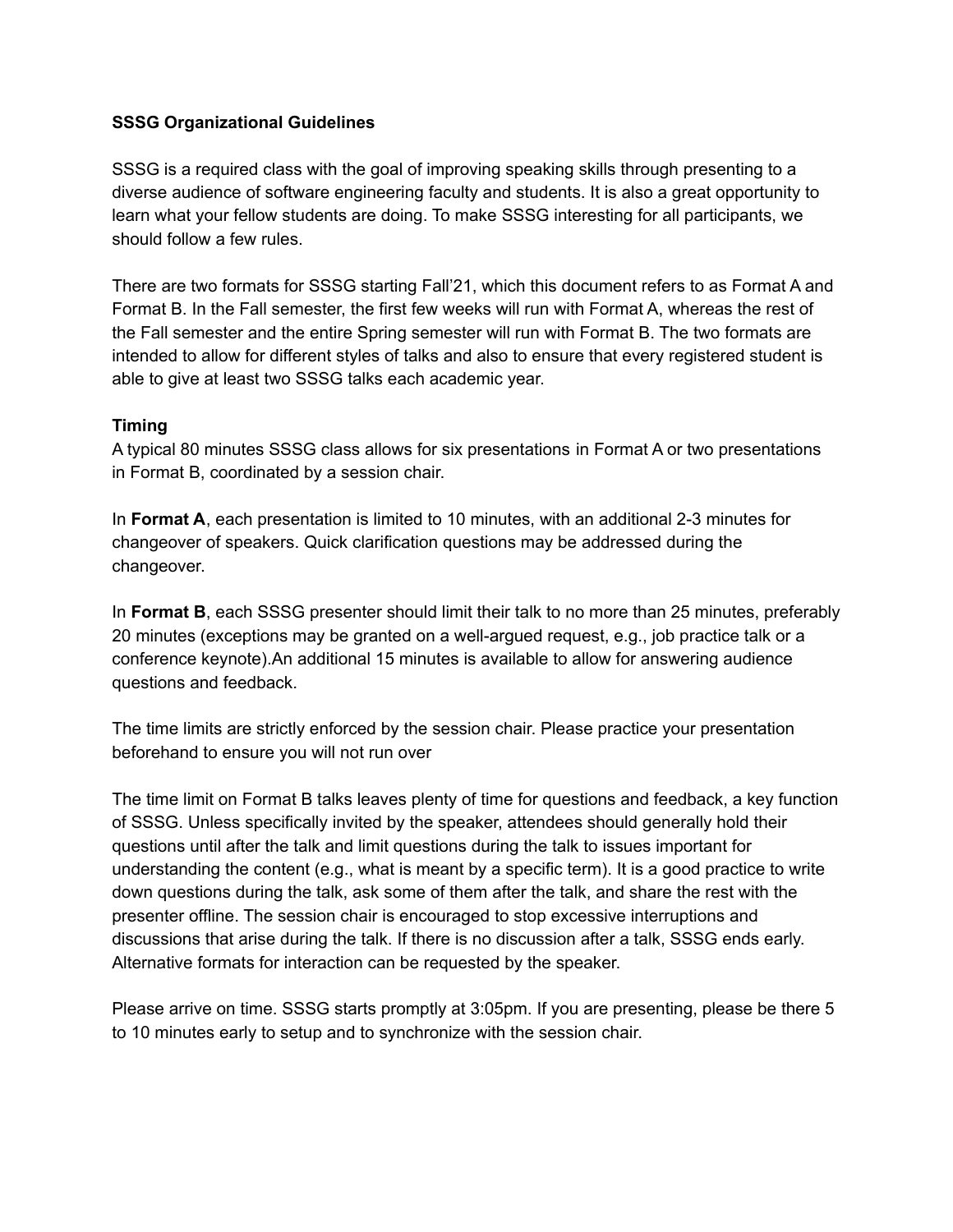### **Format, Goals, and Announcement**

Format A talks by students are expected to be concise but crisp overviews of one's research or thesis-in-progress. Since this format is implemented at the start of the Fall semester, one of the goals is for presenters—typically continuing graduate students—to introduce their research to new members of the community.

While most Format B SSSG talks tend to focus on the presenter's recent original research, SSSG allows for many different kinds of presentations that convey different messages and serve different goals. Examples include surveys or overviews of a research field, reports on your practical experiences, reports on early research ideas or work in progress, and practice talks for conference talks.

Similarly, Format B SSSG presentations can have different goals. Examples include: (1) getting technical feedback and additional ideas on a new research direction; (2) getting feedback on the effectiveness of a conference presentation or tutorial's logic, layout and form; and (3) encouraging others to try a tool or investigate a research method. If your goal differs from the typical format, be explicit about it.

Presenters should think about what kind of presentation they are giving, the main message of their presentation, and their goal they want to achieve with their presentation upfront. Presenters should align the presentation to convey that message and meet that goal.

All presentations are announced upfront with a title and abstract several days before the session. The session chair will introduce the presentation during the session. The announcement and introduction should identify the kind of presentation and its goals, especially if it differs from the norm.

From time to time, ISR faculty or external speakers may be invited to give talks in SSSG. While most of these talks will follow the same formats as above, exceptions may be made for special presentations such as reprises of keynotes or other notable talks.

### **Feedback (mainly pertains to Format B)**

Feedback during SSSG has the goal of coaching and should avoid evaluation. It should provide encouragement to improve the work and the presentation style. Presenters are encouraged to actively seek feedback by asking the audience to focus on specific points. Presenters should include slide numbers in their presentations to allow detailed feedback.

All audience members (students, faculty, and guests) are encouraged to take notes and hand or email them to the presenter at the end of the session. Presenters are encouraged to discuss the feedback with their peers and advisor.

Feedback may cover many different facets of the talk's content and presentation (try to provide feedback on multiple of them):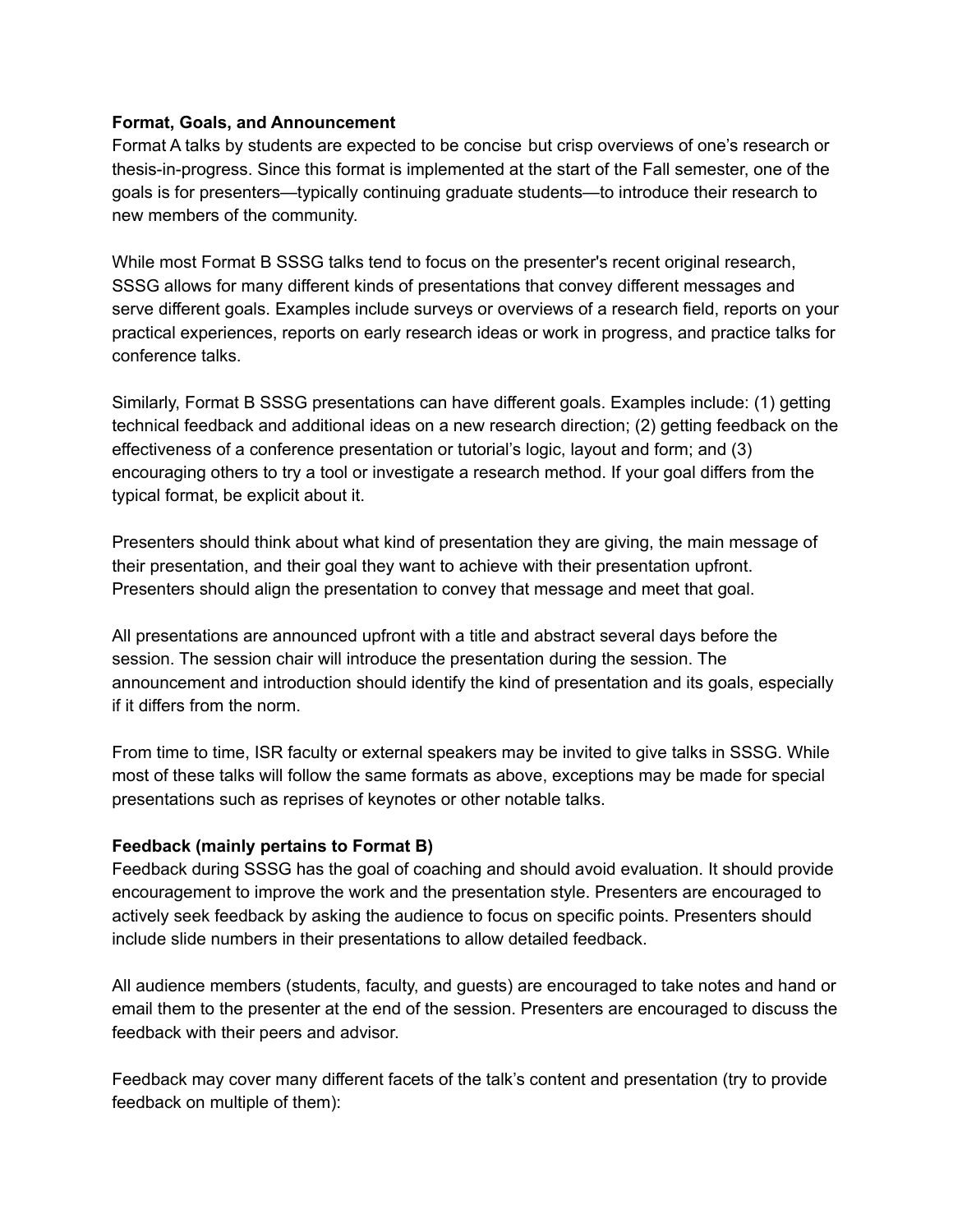- **Technical content:** Was the context and the problem clear? Was there a novel contribution? Was the argument sufficiently supported? Were the conclusions clear and plausible? Are there suggestions additional literature or for future work?
- **Clarity:** Was the purpose of the talk clear? Did the presenter give sufficient context to understand the talk? Were all definitions clear? Were examples used adequately?
- **Visual style:** Were the slides visually appealing? Were visualizations adequate? Were fonts and figures legible?
- **Organization:** Was the structure of the talk clear and well chosen to support a point? Were the transitions between topics clear and effective? Was there an effective opening and closing to the presentation? Was the time well managed?
- **Delivery:** Was the delivery natural, enthusiastic? Did the presenter engage with or activate the audience, at least through eye contact? Was the speech clear, loud enough, and adequately paced? Were appropriate gestures, posture, expressions used? Does the presenter have habits that should be avoided?
- **● Discussion:** Were questions evaded or answered satisfactory, clearly, correctly, efficiently?

All feedback should be constructive: suggest improvement instead of pointing out faults. Comment on the presentation, not the presenter (e.g., "the slide design lacked ..." instead of "you didn't..."). Providers of feedback are not necessarily authoritative sources with respect to the content or public speaking; their feedback provides their own *honest opinions* and does not necessarily represent other audience members (e.g., "hard to understand for me" or "I was impressed with" instead of "the audience did not get it" or "one must")*.* Presenters may need to distill the relevant feedback, sometimes even from inconsistent or contradictory opinions.

For presenters, it may be a good idea to ask somebody in the audience to act as their scribe. The scribe writes down questions and comments from the audience during and after the talk and passes those notes to the presenter. Having a scribe frees the presenter from having to remember the feedback in an already stressful situation.

Use the opportunity that the presentations are recorded. Although sometimes painful, it can be instructive to watch your own performance. This is also a good way of remembering questions asked during the presentation. The recordings can be found at the SCS [Panopto](https://scs.hosted.panopto.com/Panopto/Pages/Sessions/List.aspx#folderID=%2223c84872-1399-4c7c-a0c4-0b5bb1e412c3%22) website.

# **Organizational Issues**

Browsing the web, reading papers, or doing research or homework during SSSG can be distracting to others. Please use the time to provide quality feedback to the speaker. Presenters can encourage an atmosphere where such distractions are not needed in the first place by giving great talks.

# **Session Chair**

The primary tasks of the session chair are (1) introducing the speakers and setting the context for their talks and (2) keeping the time.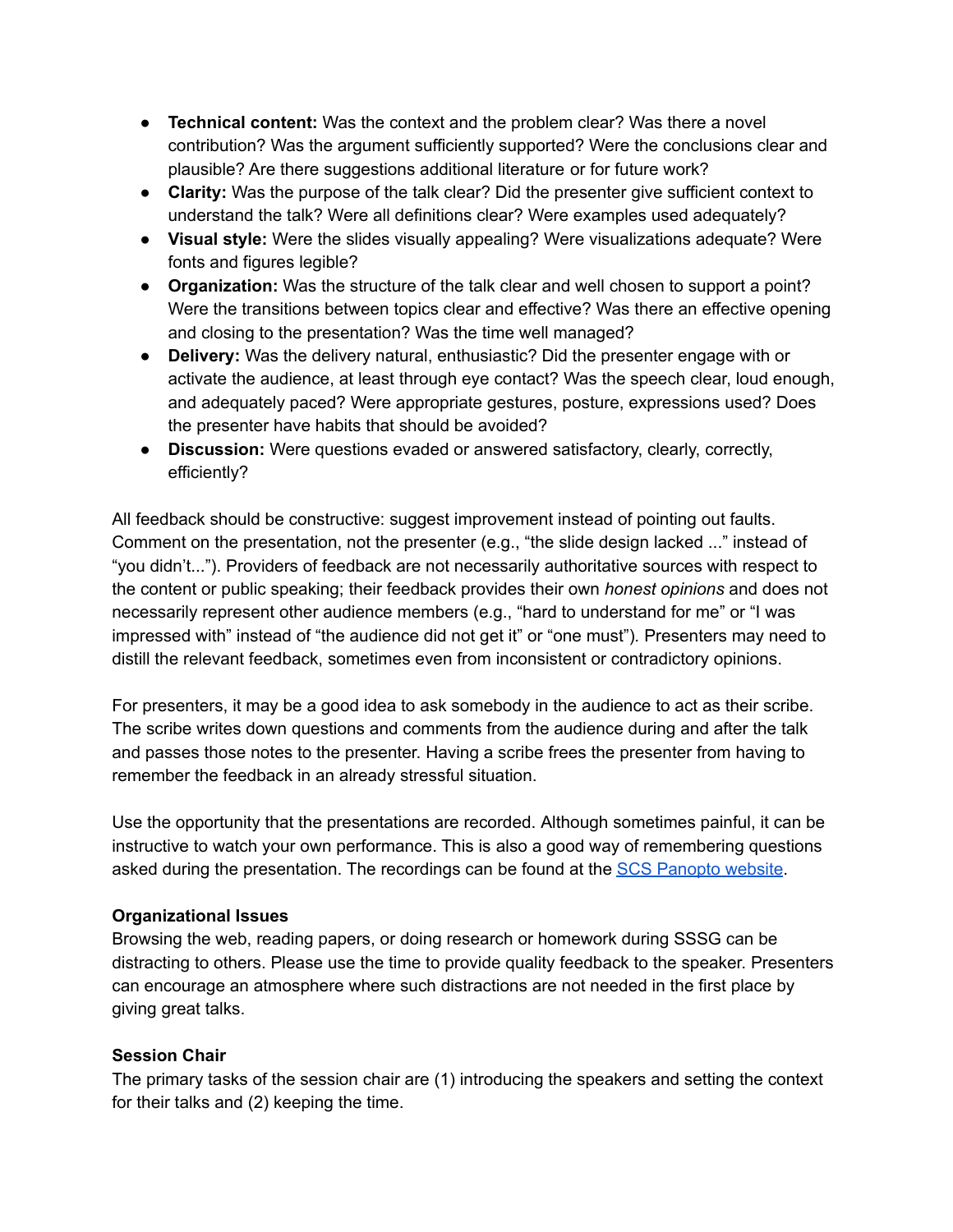The session chair should arrive 5 to 10 minutes ahead of time and ask the speakers about the kind of talk they are giving and their goals -- and potentially specific kinds of feedback they are seeking. The session chair should briefly introduce the talk and it's goals to the audience and encourage the audience to provide written feedback.

The session chair is responsible for keeping the time. The session chair ensures that SSSG starts and ends on time. It is common to give the presenter a 2–5 minute warning and the session chair has the right to stop the presentation when the time limit is reached (if necessary by disconnecting the laptop's video connector).

The session chair should also have an eye on the audience and limit questions during the talk to essential clarification questions (unless requested otherwise). The session chair will usually moderate the discussion period and may want to pay attention to giving different audience members a chance to speak. The session chair may also lead the discussion to different aspects, such as, encouraging feedback on the presentation style and not just the technical content. If and only if there are no initial questions, it's the session chair's job to jump start the discussion after the talk with a first question; otherwise the session chair should try not to participate in the discussion to preserve a neutral and authoritative role. The chair may also sign in those who forgot to sign-in.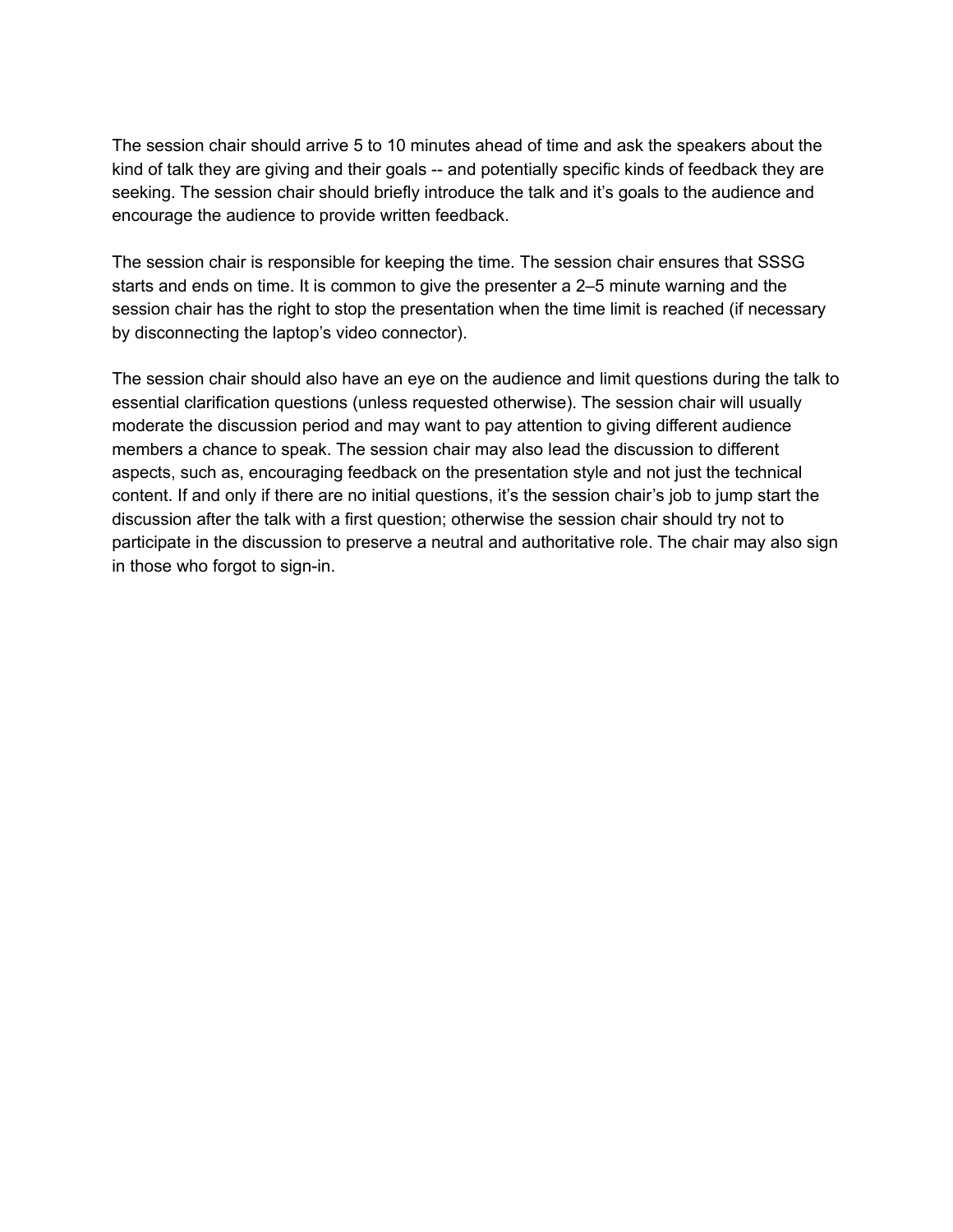#### **SSSG Feedback Form**

(the following questions can guide your feedback, but are not required; feel free to email feedback to the speaker)

Your name: \_\_\_\_\_\_\_\_\_\_\_\_\_\_\_\_\_\_\_\_\_\_\_\_\_\_\_ Speaker: \_\_\_\_\_\_\_\_\_\_\_\_\_\_\_\_\_\_\_\_\_\_\_\_\_\_\_\_\_\_\_\_

Summarize the talk's key message in one sentence:

Name one thing that you think worked especially well in this presentation (form or delivery):

Suggest one *specific* change how the presenter can improve the presentation:

Please provide additional feedback: